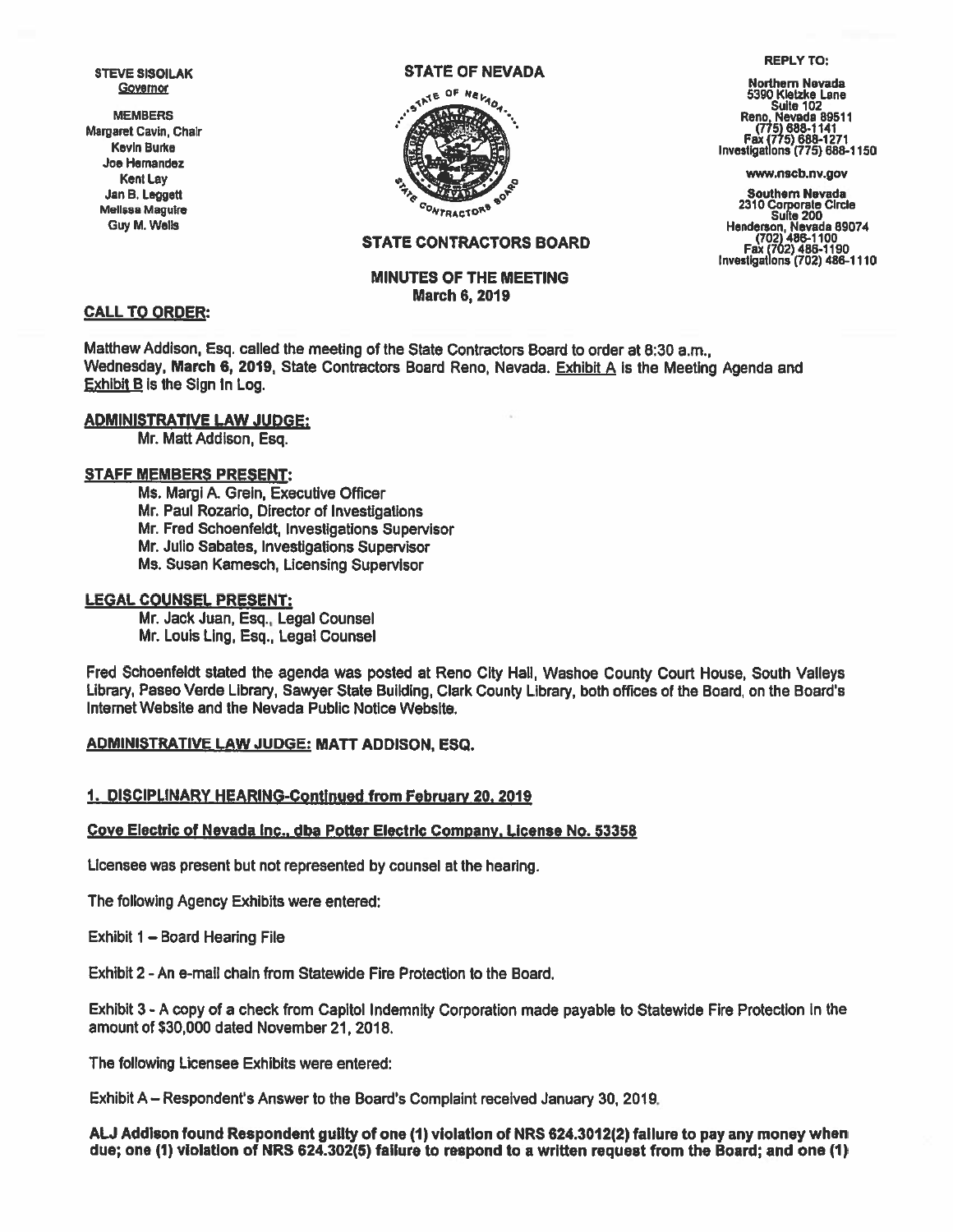# NEVADA STATE CONTRACTORS BOARD MINUTES OF MARCH 6, 2019 PAGE 2

violation of NRS 624.302(6) failure to comply with a written request by the Board. Respondent was assessed a<br>fine of \$1,000.00 for the First Cause of Action; a fine of \$250.00 for each of the Second and Third Causes of<br>Act LLC, dba Potter Electric Company, license number 53358 shall remain suspended until the fines and<br>investigative costs are paid and a current compliant financial statement is provided. The Respondent shall<br>provide a current

### 2. DISCiPLINARY HEARiNG:

Al Builder Investments. Inc.. License No.75988 Continued from February 6,2019

Licensee was present.

The following Agency Exhibit was entered:

Exhibit 1 — Hearing File

ALJ Addison found the Respondent A1 Builder Investments Inc, license number 75988 guilty of violating<br>NRS 624.3017(1) substandard workmanship; NRS 624.302(7) failure or refusal to comply with a written<br>request by the Board such information or records; NRS 624.3013(5), as set forth in NRS 624.520(1) failure to provide Residential<br>Recovery Fund Notice to owner; NRS 624.3013(5), pursuant to NRS 624.640(5) each licensee shall include<br>in all bids the number of his or her license and any monetary limit placed upon the license; NRS 624.3016(6) failure to<br>comply with NRS 624.600 which requires disclosures by general building contractors; NRS 624.3013(4), by failing to keep in force the bond or cash deposit pursuant to NRS 624.270 for the full period required by the<br>Board; NRS 624.3013(3) failure to establish financial responsibility. License number 75988 will remain<br>suspended Fifth Causes of Action are dismissed. Respondent was assessed a fine of \$500 each for the Second and Third Causes of Action, \$50.00 each for the Fourth and Sixth Causes of Action, \$250 each for the Seventh and Eighth Causes of Action and \$500 for the Ninth Cause of Action for <sup>a</sup> totai fine in the amount of \$2,100 and investigative costs of \$4,25. Fines and investigative costs are to be paid within 30 days of the March 6,<br>2019 or license number will be revoked. Respondent shall provide a current compliant financial statement<br>with ba

# 3. DISCIPLINARY HEARING — DEFAULT HEARING:

# John William Horn, Owner/Qualified Individual dba. John Horn Construction, License No. 56614

Licensee was not present.

The following Agency Exhibit was entered:

Exhibit I — Hearing File

AU Addison found the Respondent John William Horn, Owner and Qualified Individual dba, John Horn Construction, license number 56614 in default and adopted the recommendations of prosecuting counsel.<br>Respondent was found guilty of; NRS 624.3017(1), substandard workmanship; NRS 624.3011(1)(b)(1),<br>willful or deliberate d suspended. Respondent shall only perform on current work and not take on any new work. Respondent<br>shall pay a fine of \$250 for the First Cause of Action, \$50 each for the Second and Third Causes of Action,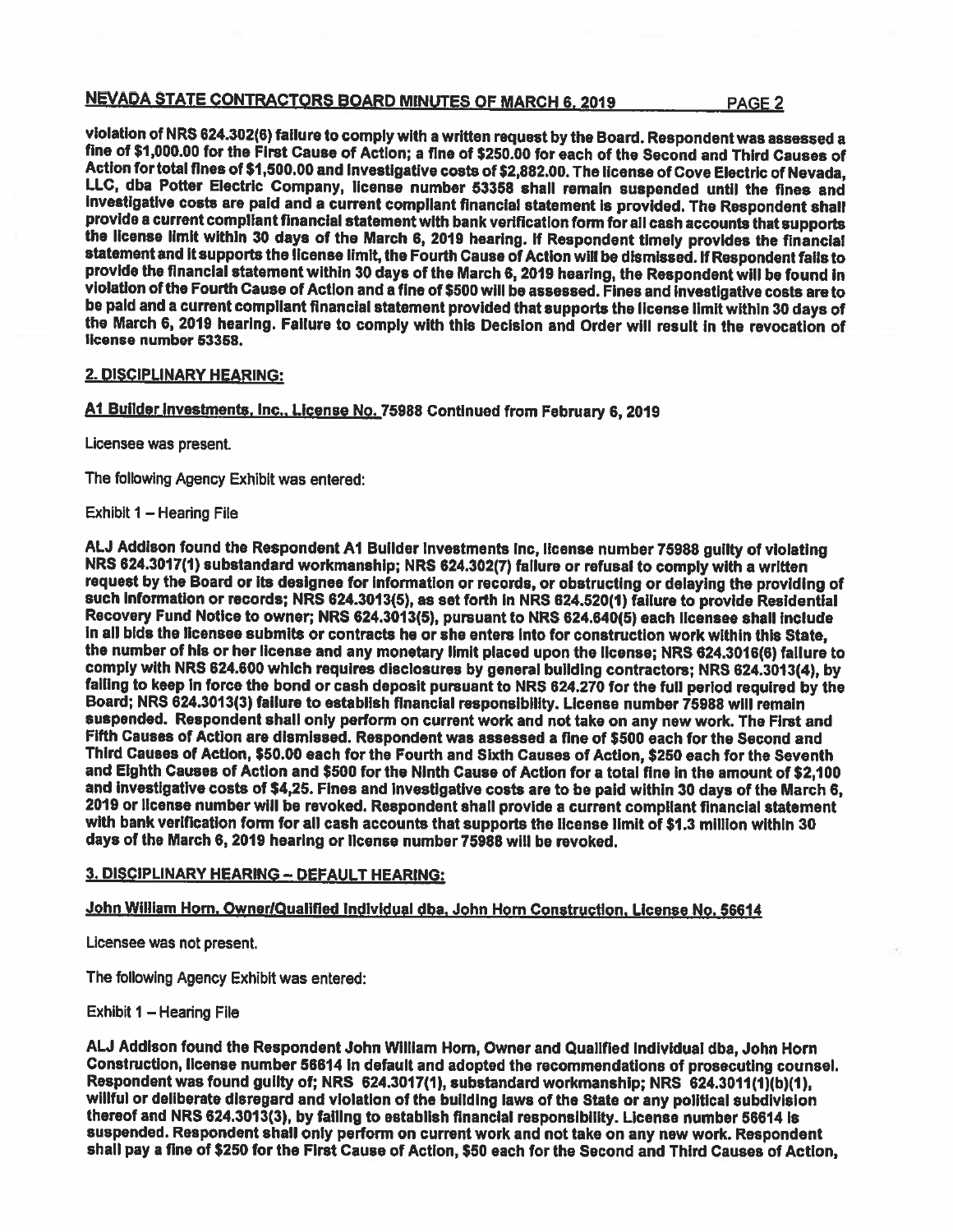# NEVADA STATE CONTRACTORS BOARD MINUTES OF MARCH 6, 2019 PAGE 3

\$500 each for the Fourth, Fifth and Sixth Causes of Action for a total fine of \$1,850 and investigative costs<br>of \$1,861 and any claims and associated expenses that may be paid out of the Residential Recovery Fund.

# 4. DISCIPLiNARY HEARING - DEFAULT HEARING:

### Certified Pacific Contractors Inc., License No. 81998

Licensee was not present.

The following Agency Exhibit was entered;

Exhibit 1 — Hearing File Exhibit 2 — Bankruptcy documents

ALJ Addison found the Respondent Certified Pacific Contractors Inc, license number 81998 in default and<br>adopted the recommendations of prosecuting counsel. Respondent was found guilty of violating NRS 624.3012(2), willful or deliberate failure by any licensee or agent or officer thereof to pay any money when<br>due for any materials or services rendered; NRS 624.302(7), failure or refusal to comply with an order of<br>the Boa and Second Causes of Action, \$250 for the Third Cause of Action and \$500 for the Fourth Cause of Action for a total fine in the amount of \$2,750 and any claims and associated expenses that may be paid out of the<br>Residential Recovery Fund.

# 5. DISCIPLINARY HEARING — DEFAULT HEARING:

# Patio Covers Unlimited of Southern Idaho Inc.. License No. 74951

Licensee was not present.

The following Agency Exhibit was entered:

Exhibit 1 — Board's Hearing File

ALJ Addison found the Respondent Patio Covers Unlimited of Southern Idaho Inc, license number 74951<br>In default and adopted the recommendations of prosecuting counsel. Respondent was found guilty of violating NRS 624.3017(1), substandard workmanship; NRS 624.302(6), failure or refusal to comply with a<br>written request by the Board; NRS 624.263(3), financial responsibility of the licensee. A licensed contractor shall, as soon as it Is reasonably practicable, notify the Board in writing upon the filing of <sup>a</sup> petition or application relating to the contractor that initiates any proceeding, appointment or assignment as set forth (an adjudication of bankruptcy or any other proceeding under the federal bankruptcy laws;<br>NRS 624.3013(5), pursuant to NRS 624.520(1); NRS 624.3013(5), pursuant to NRS 624.640(5) Dutles concerning licenses: Each licensee shall include in all bids the licensee submits or contracts he or she enters Into for construction work within this State, the number of his or her license and any monetary limit <sup>p</sup>laced upon the license; and NRS 624.3013(3) failure to establish financial responsibility. License number 74951 is suspended. Respondent shall only perform on current work and not take on any new work.<br>Respondent shall pay a fine of \$500 for the First Cause of Action, \$250 for the Second Cause of Action, \$150 for the Third Cause of Action, \$50 for the Fourth Cause of Action, \$100 for the Fifth Cause of 1,550 and investigative costs of \$1,820 and any claims and associated expenses that may be paid out of the<br>Residential Recovery Fund. Fines and fees are to be paid within thirty 30 days of the March 6, 2019 hearing or license number 74951 will automatically be revoked.

# 6. DiSCIPLINARY HEARING — DEFAULT HEARING:

# Acme Landscape & Maintenance. License No. 74346

Licensee was not present.

The following Agency Exhibit was entered;